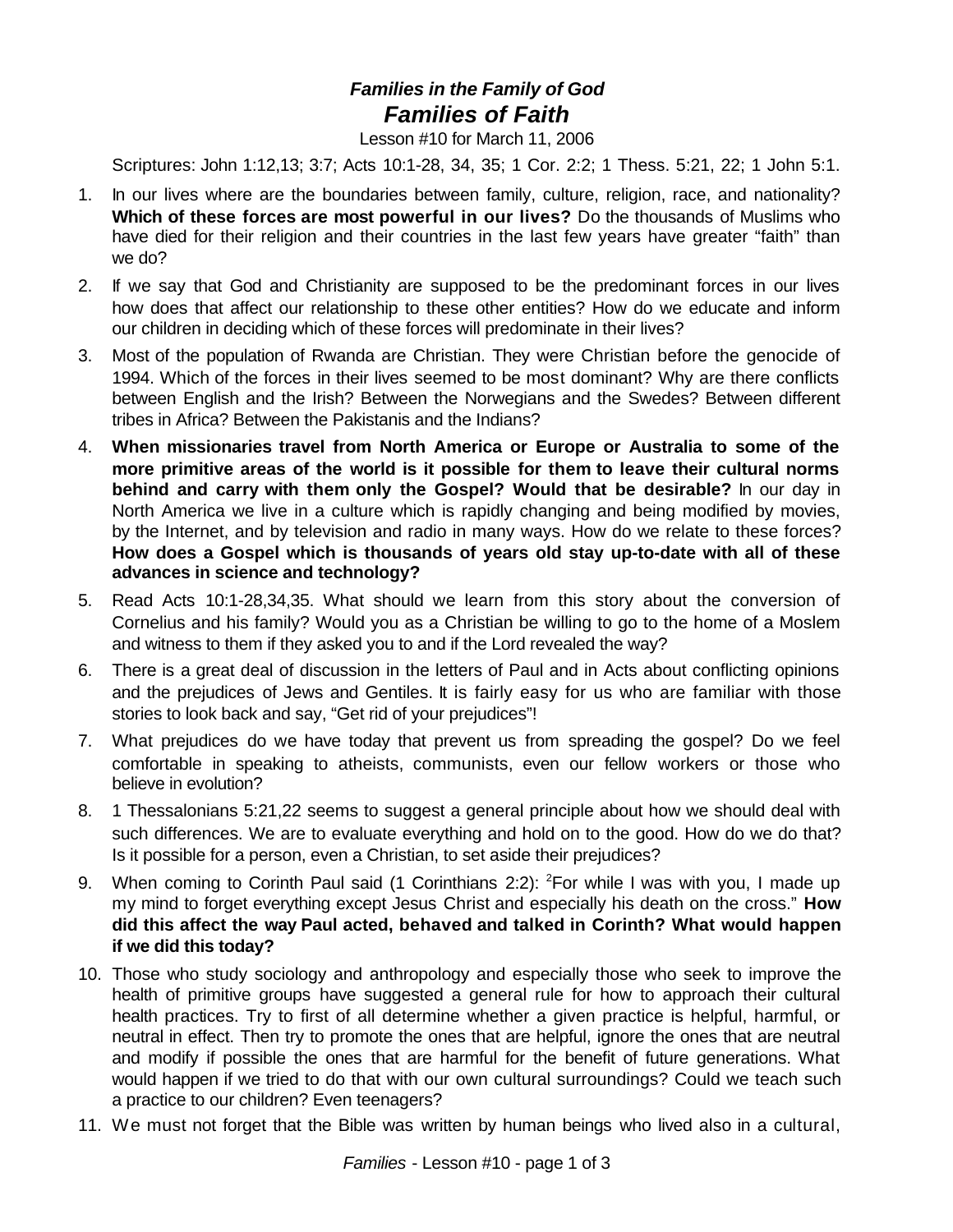racial, tribal, and language setting. Do we understand the context of those days adequately so that we can properly interpret what we read in Scripture?

- 12. **How many of our Christian beliefs are passed down to us as cultural norms from our European and North American ancestors and how many are verified as biblical truth?**
- 13. To what extent do cultural differences affect "Christian standards"? Ellen White once said that ladies should get their skirts up 8 or 9 inches higher than they were! This, of course, was in a day when their skirts were dragging in the mud and the horse manure! {3SM 278.1; 1T 521.1}
- 14. Are there differences in the role of the family, religion and Christianity in different cultures around the world?
- 15. How do we develop our own personal set of values? Can you look back in your own life and see the process taking place?
- 16. **We believe that biblical principles are universal in application. How do we determine for sure that our particular understanding of those principles is not unduly influenced by our own personal cultural background?**
- 17. Within the Adventist Church there are quite significant differences in the way Seventh-day Adventists observe the Sabbath and determine what is allowable and what is not allowable during the Sabbath hours in Australia versus the United States versus Europe! Is one of these groups correct while the others are wrong? Or is there room for a certain amount of variation within the Gospel framework?
- 18. Could you make a hierarchy from your own experience and clearly delineate at least in your own mind which of the following influences were the most powerful in your own life: family? Church? Christianity? Culture? Country? Race? Tribe? Nationality?
- 19. Think of how cultural norms affected biblical history. How would we feel about a church leader today taking a secondary wife, if his first wife was not able to have children? How would we accept a church leader with a thousand wives? Or giving nose rings to his daughter-in-law?
- 20. **Jewelry has often been an issue in Christian groups and in the Seventh-day Adventist Church. How do we explain the difference seen in Genesis 35:1-4 in contrast with Genesis 24:22? Why do you think only the Genesis 35 passage was mentioned in our study guide?** In Ezra 10 there is a discussion of how mixed marriages were carefully separated and those who did not accept the Jewish religion were sent home. How does that compare what Nehemiah 13:23-29?
- 21. We accept as a general principle that God does not force us but allows us to exercise our own freedom of choice. How does this impact this broad area of culture? **What are our children learning about culture, race, religion, atheism, evolution and creation from their usual sources of information such as the Internet and television? How do our children compare and contrast those ideas with the ones we have been trying to teach them which we regard as biblical principles?**
- 22. Psychiatrists, psychologists, and sociologists, even anthropologists have known for a long time that when people undergo change or disruption of their normal living patterns they are much more likely to accept changes in ideas, than if they are in a fairly typical standard pattern with which they're familiar.
- 23. How do we deal with changes that impact our lives? The death of a family member? Moving to a new location? Finding a new job? **Consider the changes that impacted the lives of Abraham, Sarah and Lot. (Genesis 12:1-5). And what about Hadassah (Esther 2:7-9). How much of their culture were Daniel, Hananiah, Mishael, and Azariah able to keep?**